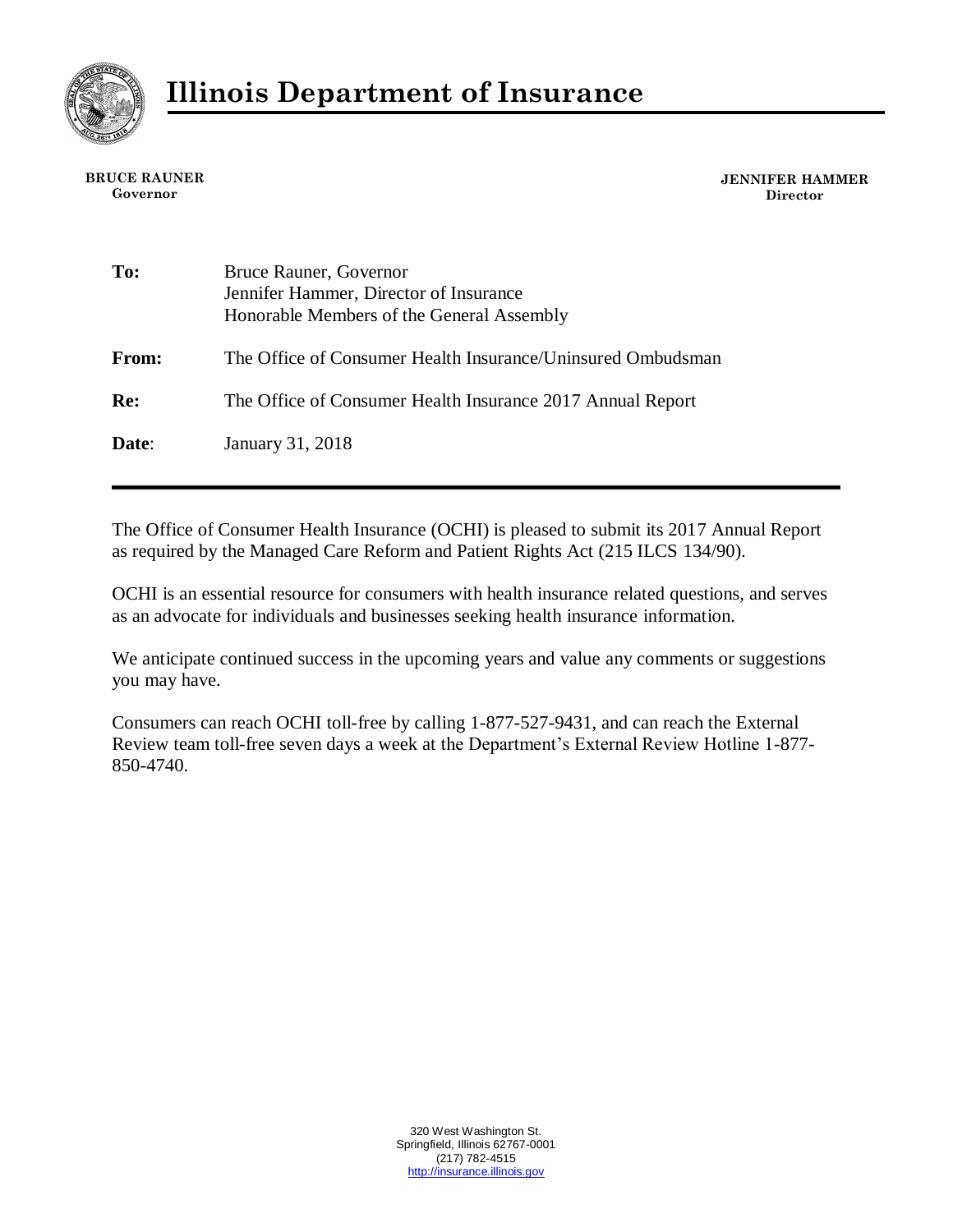# **Table of Contents**

| <b>Executive Summary</b>                                                      | Page 3  |  |
|-------------------------------------------------------------------------------|---------|--|
|                                                                               |         |  |
| Section 1: Educating Consumers About Health Insurance Rights and Options      |         |  |
|                                                                               |         |  |
| Section 2: Helping Consumers Navigate Appeals, Complaints and External Review | Page 11 |  |
| Section 3: Additional Services Provided by OCHI                               | Page 13 |  |
| Section 4: Expanding Public Awareness of OCHI                                 | Page 13 |  |
| Section 5: Uninsured Ombudsman Program                                        | Page 15 |  |
| Section 6: Market Status, Trends and Recommendations                          | Page 16 |  |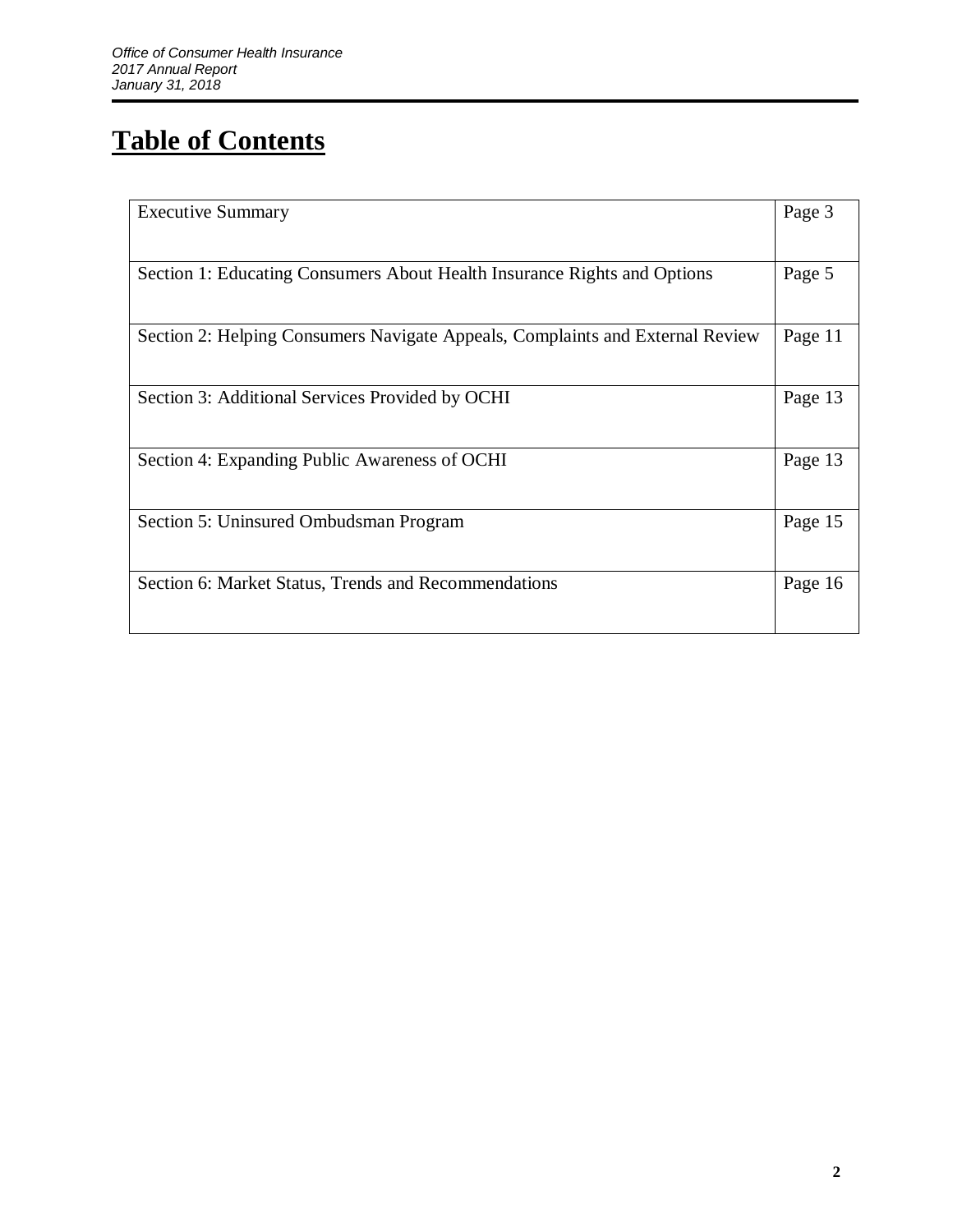## **Executive Summary**

The Managed Care Reform and Patient Rights Act (215 ILCS 134/1 *et seq*.) established the Office of Consumer Health Insurance (OCHI) effective January 1, 2000. OCHI operates within the Illinois Department of Insurance (Department) and serves Illinois residents by responding to health, substance use disorder, mental health, disability, and long-term care insurance related inquiries. As of December 31, 2017, consumers have contacted the Department on over 353,509 occasions through the OCHI toll-free number and the External Review Hotline number. OCHI staff immediately responds to approximately 90% of incoming calls, and returns more than 99% of all voicemail messages within one hour of receipt. OCHI strives to directly answer the consumer's questions while on the phone or researches the issue of concern and responds to the consumer within 24 hours.

OCHI's activities have expanded and intensified due to the rapidly changing and confusing health insurance environment, and the increasing number of individuals who lack employer-sponsored health care. In addition to responding to consumer telephone inquiries, OCHI also provides assistance to Illinois consumers and through outreach mechanisms, including administration of the Uninsured Ombudsman Program (Ombudsman) (20 ILCS 1405/1405-25), participation at Rapid Response meetings for dislocated workers, involvement in community health fairs, and the development and distribution of consumer oriented brochures and fact sheets. Through these avenues, OCHI helps consumers understand their insurance coverage, advises consumers of their rights under insurance policies, assists insureds with filing appeals and complaints, and connects Illinois residents with appropriate resources. In 2016, OCHI expanded its consumer resources by including a mental health and substance use disorder parity hotline, and also handling all Get Covered Illinois calls. OCHI call volumes were slightly decreased in 2017, due in part to redirecting the high volume of Get Covered Illinois Open Enrollment calls, and to the ability of all health issuers to remain solvent throughout the 2017 Plan Year.

Our goals during the most recent Marketplace Open Enrollment were to make Illinois consumers aware of several key messages:

- All Qualified Health Plans (OHP) must provide equal treatment (parity) for physical illnesses as for mental health and substance use disorders;
- Open Enrollment for 2018 is November 1, 2017, to December 15, 2017, 6 weeks not 12 weeks as in past years;
- Shop before you decide, cost is not always the only factor, look both on and off exchange to maximize your benefits;
- Tax subsidies are still available to those who qualify; and
- The individual mandate and the ACA are still the law of the land.

As of December 28, 2017, 334,975 Illinoisans enrolled or re-enrolled in Marketplace QHPs during open enrollment. Under the ACA, Illinois expanded Medicaid to provide coverage for low-income adults ages 19-64. 631,693 additional adults enrolled in 2017 Medicaid plans as a result of the Medicaid expansion, bringing total Illinois ACA related enrollments to 966,668. The uninsured rate continues to improve in Illinois. Since 2013 the Illinois uninsured rate has dropped from 17.8% to 6.5% (as of September 2017).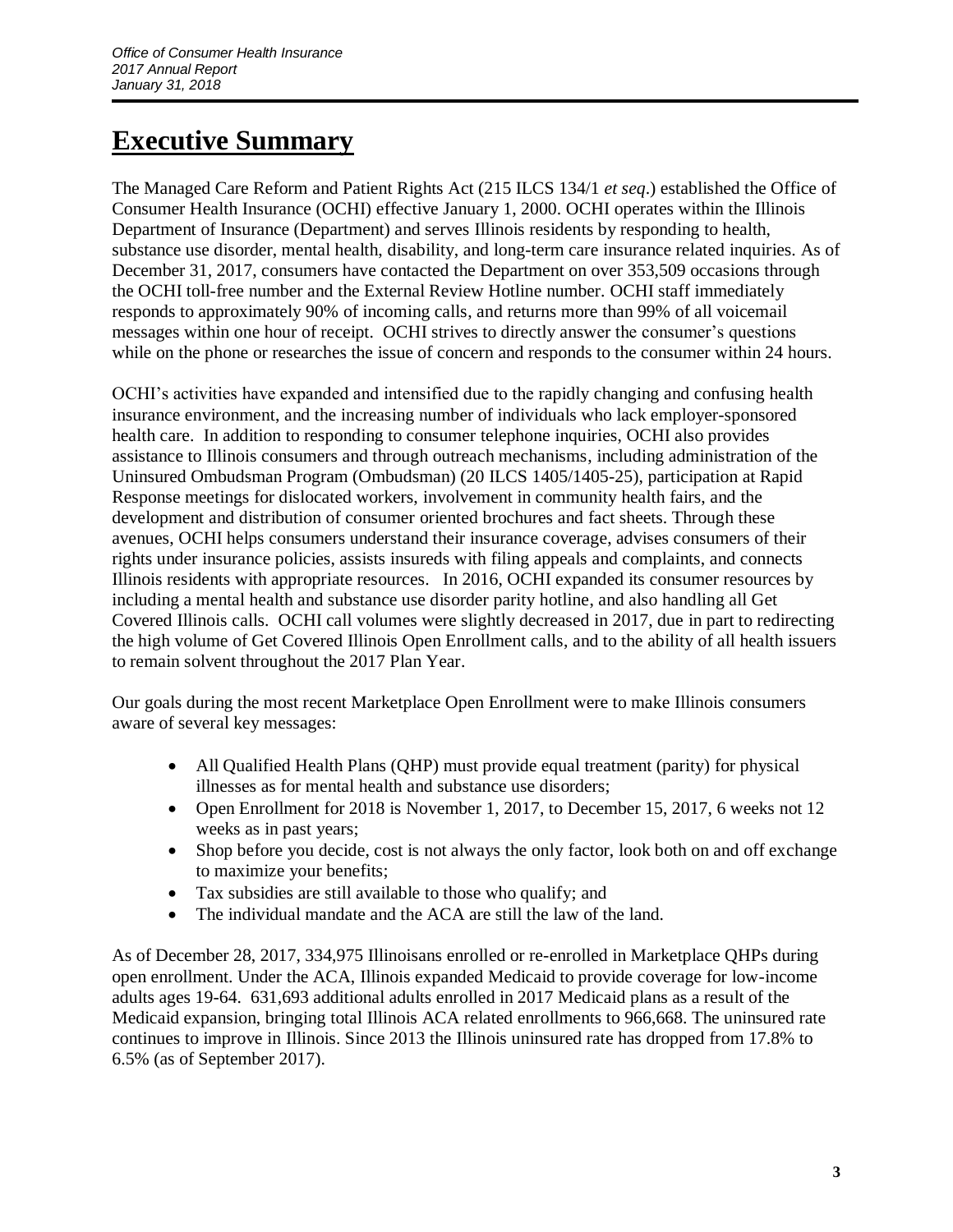OCHI and External Review staff is available to consumers Monday through Friday, 8:00 a.m. – 5:00 p.m. at (877) 527-9431 and (877) 850-4740 respectively, and participated in approximately 28,113 telephone calls last year. External review staff is also available during weekends to handle external review requests. In 2017, the OCHI toll-free number received 20,589 calls and placed 3,587 outgoing calls, for a total of 24,176. The External Review Hotline received 3,648 calls and placed 289 outgoing calls for a total of 3,937. OCHI received approximately 1285 calls from consumers requesting assistance in Spanish, and these calls were transferred to Department employees fluent in Spanish.

OCHI staff supported the Get Covered Illinois help desk functions throughout 2017. During the six week Open Enrollment Period, OCHI and the Department received support through a partnership with GoHealth. GoHealth provided detailed on-line plan information and phone support from licensed health insurance agents seven days a week. At the close of open enrollment, OCHI resumed the sole responsibility for all consumer calls.

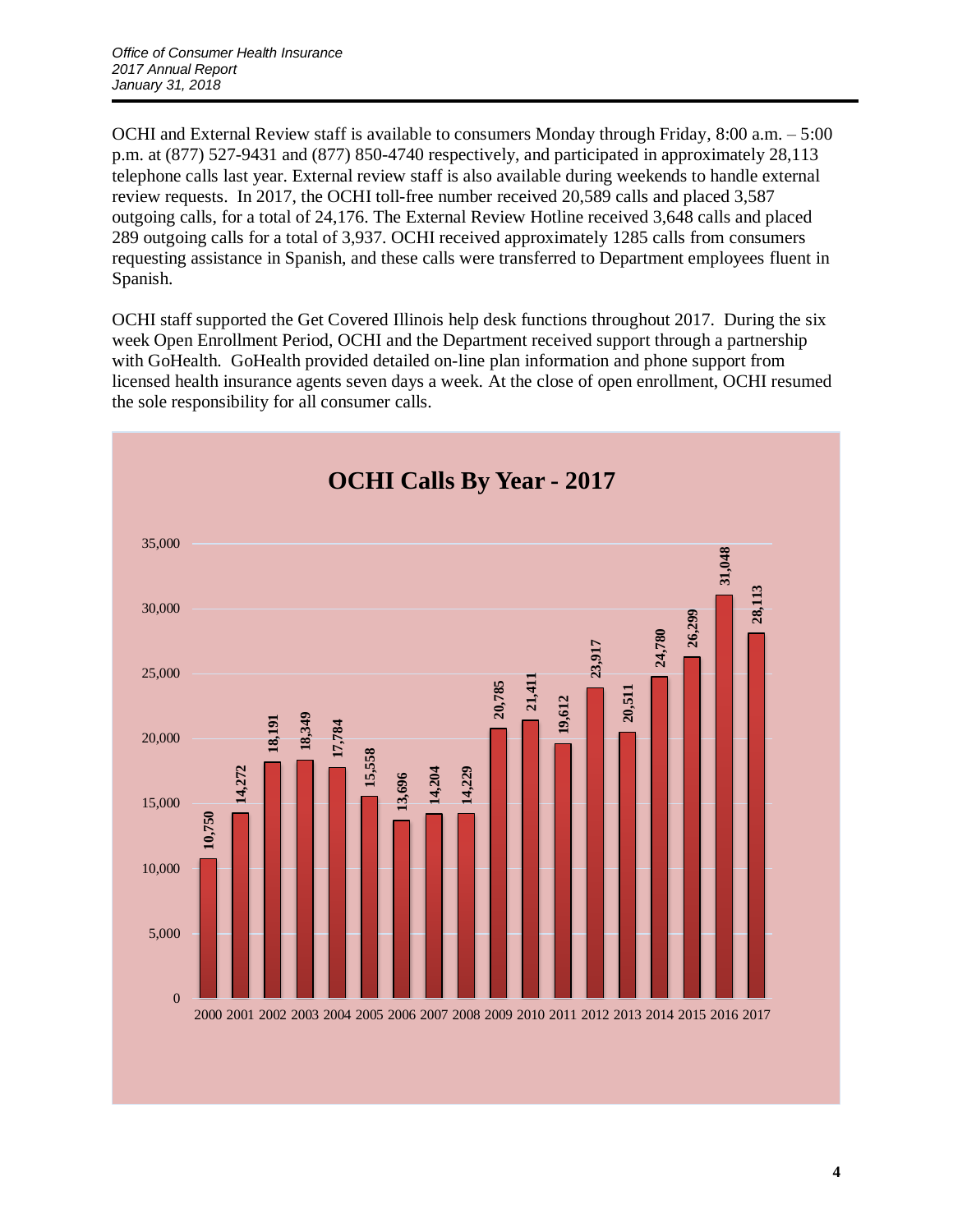## **Section 1 - Educating Consumers about Health Insurance Rights and Options**

In 2017, OCHI staff were challenged to support an ever-changing landscape of questions from Illinois consumers. OCHI staff participated in more than 28,000 calls from a variety of individuals and groups, including consumers, employers, agents, associations, attorneys, health care providers, and advocates.

OCHI provides information and education that assists consumers in understanding their health insurance needs and benefits, and helps consumers define, in practical terms, the specific challenges they are experiencing. OCHI explains differences between benefits available in individual, small group, and large group insurance products, and related rights guaranteed by federal and state laws. In addition to discussing issues with consumers by phone and in person, OCHI refers consumers to information available on the Department's internet site [\(http://www.insurance.illinois.gov\)](http://www.insurance.illinois.gov/) and outside websites. Based on income and age information provided, OCHI staff directed consumers to the appropriate resource to obtain coverage, such as Get Covered Illinois, the federal Marketplace, the Illinois Department of Health Care and Family Services (HFS) for Medicaid and All Kids, or the Department of Aging Senior Health Insurance Program for Medicare.

OCHI staff continued to track the call topics via the Phone Inquiry and Response Tracking System (PIRT). The system also tracks resources used by OCHI staff, referrals to other entities for assistance, and the action taken to resolve the call.

The Department continues to maintain the On-line Agency Resources (OAR) to the PIRT system. Resources such as the Uninsured Ombudsman Service Finder Database, Fact Sheets, websites, telephone numbers and company-specific information are maintained for easy access by the OCHI staff. The OAR contains over 1,000 resources, allowing for efficient call times with consistent and accurate information for consumers.

Throughout 2017, OCHI responded to more than 3,200 calls from Illinois residents who needed assistance or had questions regarding the Health Insurance Marketplace, including topics such as enrollment and eligibility, Essential Health Benefits (EHB), Advance Premium Tax Credits (APTC), Cost Sharing Reductions (CSR), QHPs, provider networks, Presidential Executive Orders and press releases, and the individual mandate.

OCHI supported Get Covered Illinois by advising consumers how to locate available health plans, when to enroll, and how to obtain detailed assistance in selecting a plan, including website and telephone information for Get Covered Illinois and the federal Marketplace [\(www.getcoveredillinois.gov](http://www.getcoveredillinois.gov/) and (866) 311-1119; [www.healthcare.gov](http://www.healthcare.gov/) and (800) 318-2596). OCHI also coordinated communication with insurance issuers directly, and provided Medicare and Medicaid related resources where appropriate.

OCHI explained the ten categories of EHBs that all ACA compliant plans offered in the individual and small group markets (both inside and outside of the Marketplace) must provide:

- Ambulatory Service
- Emergency Room Services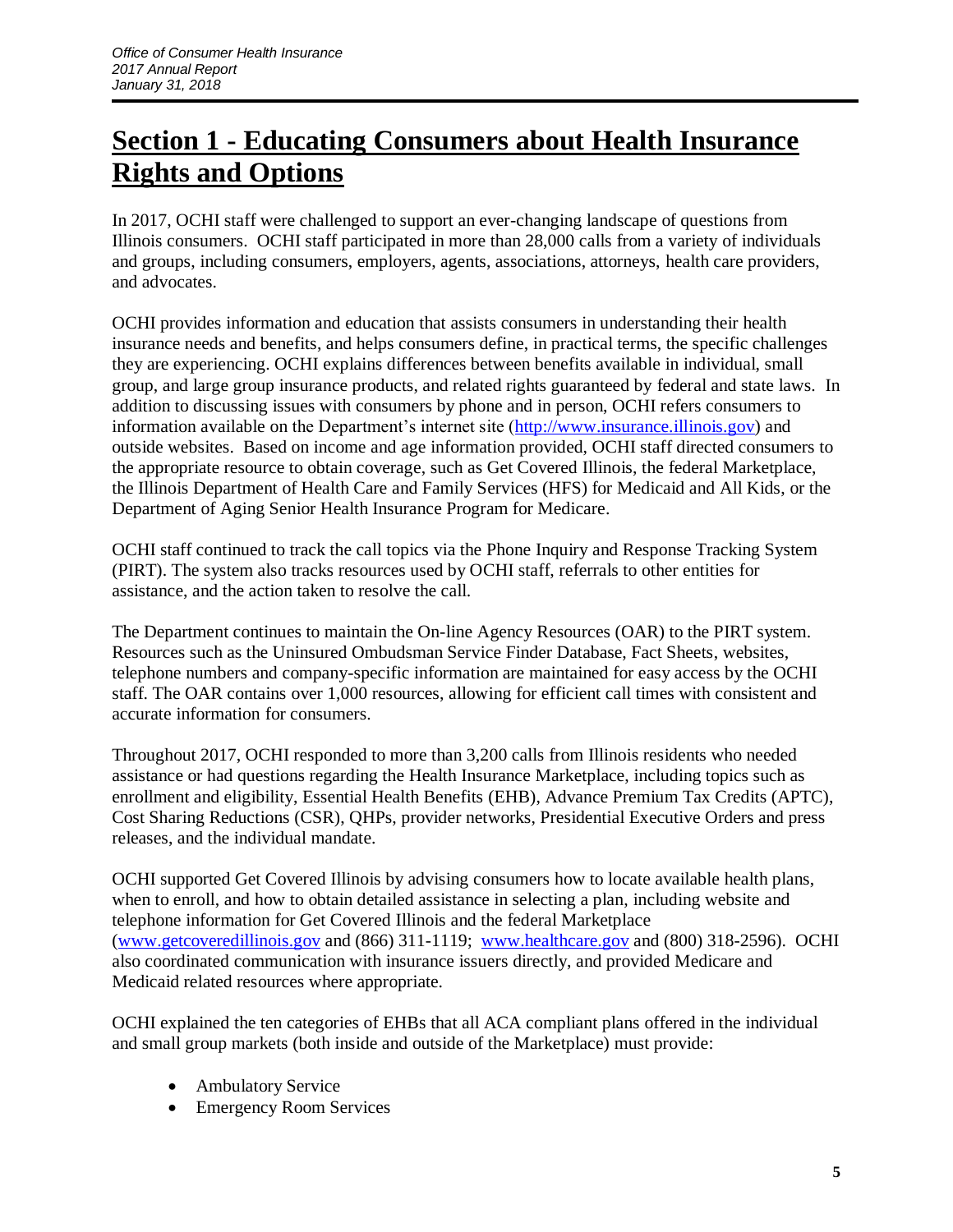- Hospitalization
- Maternity/Newborn
- Mental Health and Substance Use
- Prescription Drugs
- Rehabilitative and Habilitative Services
- Laboratory
- Preventive Services
- Pediatric Services

Additional EHBs are required in Illinois, based on a benchmark plan (Blue Cross Blue Shield of Illinois Blue Advantage Plan) and state laws. OCHI addressed questions regarding Illinois EHB requirements by accessing OAR, Department consumer fact sheets and Department issuer filing checklists on-line at <http://insurance.illinois.gov/healthInsurance/consumerHealth.html>and [http://insurance.illinois.gov/LAH\\_HMO\\_IS3\\_Checklists/LAH-Checklist.html](http://insurance.illinois.gov/LAH_HMO_IS3_Checklists/LAH-Checklist.html)

On October 11, 2017, the United States Attorney General authored a legal opinion finding there was no appropriation for the federal government to make ACA CSR payments to issuers, and on October 12, 2017, the Secretary of Health and Human Services announced CSR payments to issuers would stop immediately. On October 12, 2017, President Trump issued Executive Order 13812 requesting rules related to three already complicated areas of health insurance: Association Health Plans; short term limited duration plans; and health reimbursement arrangements. Consumer inquiries and confusion significantly increased due to these actions by the federal government. OCHI analysts reiterated the Department's message that the ACA remains the law of the land, and explained the continuing requirement for individuals to obtain health insurance.

OCHI educated consumers about federal premium tax credits which could help lower monthly insurance premiums for individuals with household incomes between 100 percent and 400 percent of the federal poverty level (FPL). In addition, OCHI explained that consumers who purchase a Silver Plan on the Marketplace may also be eligible for CSRs, which could lower out-of-pocket costs by reducing deductibles, coinsurance, and copayments

In light of the confusion surrounding the federal government's payment of CSRs to the insurance issuers, and the Department's commitment to ensure consumers did not incur higher health insurance costs due to uncertainty in Washington, D.C., the Department advised issuers to apply the CSR uncertainty cost solely to silver plans.

During 2017, the following five carriers offered individual QHPs through the federal marketplace to Illinois consumers:

- 1. Celtic Insurance Company;
- 2. CIGNA Healthcare of Illinois, Inc.;
- 3. Health Alliance Medical Plans, Inc. (HAMP);
- 4. Health Care Service Corporation, a Mutual Legal Reserve Company (Blue Cross Blue Shield of Illinois); and
- 5. Humana Health Plan, Inc.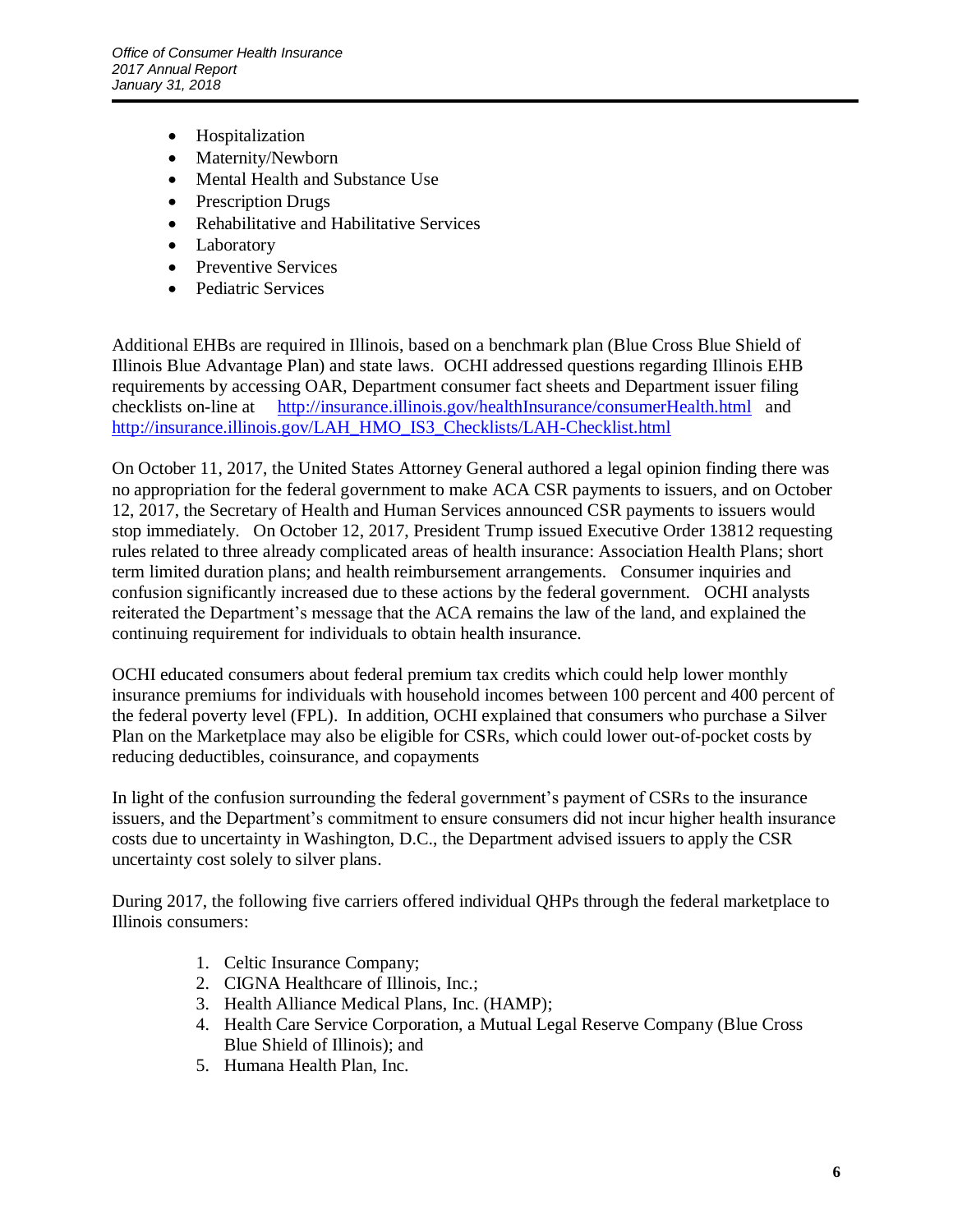Illinois had issuers available in all 102 Counties within the state, while Blue Cross Blue Shield of Illinois was the only carrier to cover the entire state. Residents in all counties had multiple plan choices including gold, silver, bronze and catastrophic plans. Additionally, five issuers offered off exchange health insurance plans for 2017 that complied with ACA requirements. 2017 Plan Year details are available here: [http://insurance.illinois.gov/newsrls/2016/08/2017RatesNumbers.pdf.](http://insurance.illinois.gov/newsrls/2016/08/2017RatesNumbers.pdf)

The long term sustainability of the Health Insurance Marketplace, as established by the ACA, continued to be a nationwide source of discussion and speculation. Many states faced a complete collapse of the Marketplace, and withdrawal by all issuers. Illinois worked diligently with issuers, and the Department and OCHI were pleased to announce that four issuers would continue to offer individual QHPs for 2018. In late 2017, Illinois released the Plan Analysis [\(http://insurance.illinois.gov/newsrls/2017/11/2018IllinoisPlanAnalysisOnAndOffExchange.pdf\)](http://insurance.illinois.gov/newsrls/2017/11/2018IllinoisPlanAnalysisOnAndOffExchange.pdf) for 2018 coverage, identifying the four 2018 issuers:

- 1. Celtic Insurance Company;
- 2. CIGNA Healthcare of Illinois, Inc.;
- 3. Health Alliance Medical Plans, Inc. (HAMP); and
- 4. Health Care Service Corporation, a Mutual Legal Reserve Company (Blue Cross Blue Shield of Illinois).

The ACA small business program continued to face low enrollment, and OCHI received only 33 calls regarding this topic, a 50% reduction from 2016. OCHI staff provided callers with information regarding the availability of the SHOP Marketplace where small businesses with fewer than 50 employees could purchase coverage. As part of the information provided, OCHI staff explained that small businesses with fewer than 25 full-time equivalent employees making an average of \$50,000 or less, per year, may qualify for the small business health care tax credit worth up to 50% of the employer's contribution toward employee premium costs when coverage is purchased through SHOP.

In 2017, the following two issuers offered plans through SHOP: Health Alliance Medical Plan, Inc. (HAMP); and Health Care Service Corporation, a Mutual Legal Reserve Company (Blue Cross Blue Shield of Illinois). Health Alliance Medical Plans, Inc., is the only issuer that offered plans through SHOP for 2018. Despite the small number of Marketplace SHOP participants, many issuers, including Blue Cross Blue Shield of Illinois, offered small group plans outside the Marketplace.

Consumers also contacted OCHI with Marketplace concerns including:

- Marketplace determinations that some or all children of a household were potentially eligible for Public Aid causing the application to be transferred to HFS (resulting in a delayed coverage) although parent's income was over the minimum threshold;
- Denials of advance premium tax credits and/or CSRs;
- Special Enrollment opportunities;
- Miscalculation of advance premium tax credits;
- How to access 1095 forms;
- Coverage denials due to other reasons;
- Inability to qualify for Special Enrollment Periods or to get coverage once qualified;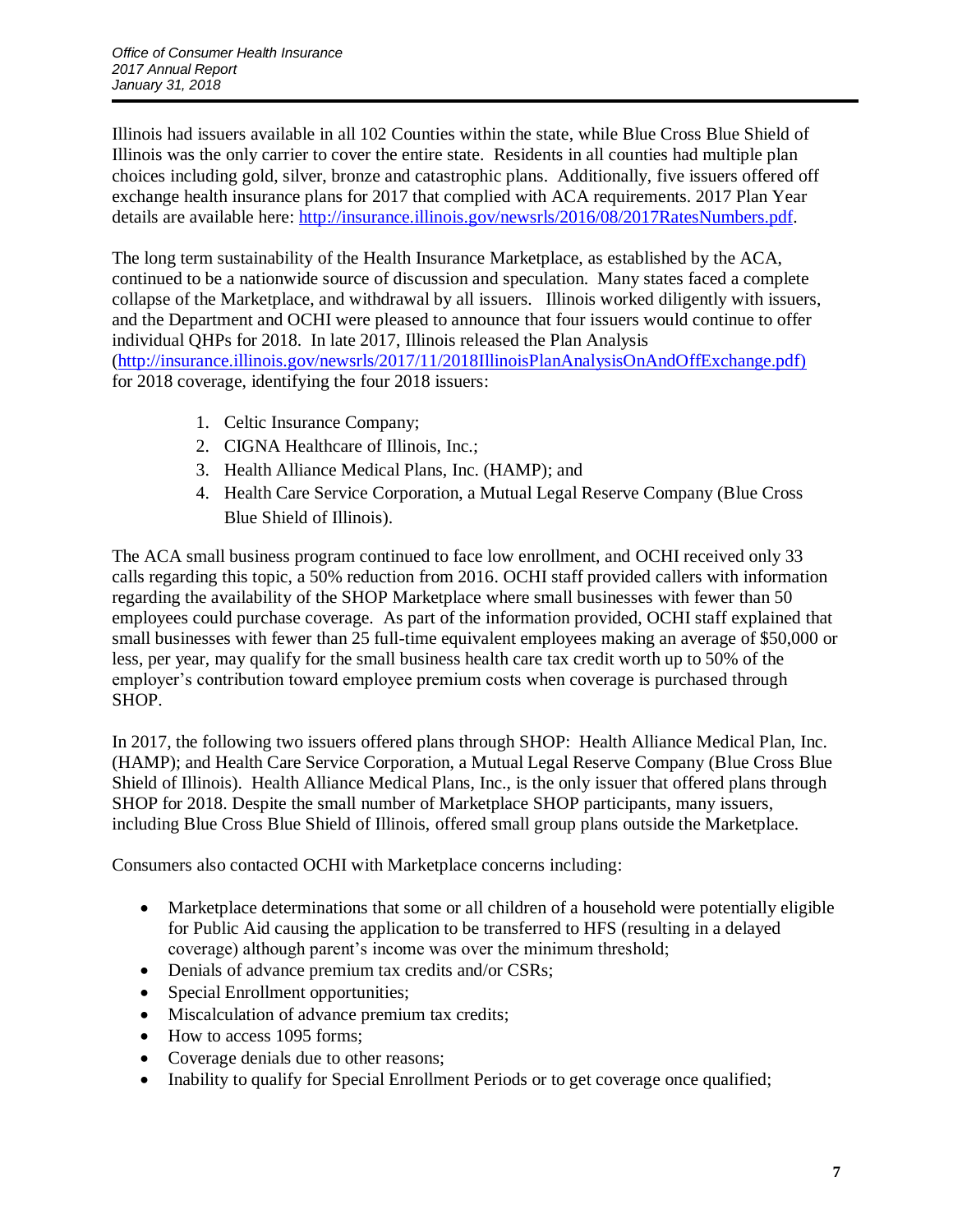- Miscommunication between the carriers and the Marketplace regarding payment of premiums and effectuation of coverage;
- Delays receiving insurance identification cards and policies; and
- Misunderstanding, by consumers, of distinct provider networks associated with specific plans, even if offered by the same carrier.

OCHI assisted callers with all mentioned problems and many others. OCHI helped consumers file appeals of the Marketplace determinations, and also connected consumers with Marketplace and/or HFS staff who could assist depending on the situation. OCHI helped consumers file complaints with the Department when a carrier's action or inaction was in question. In circumstances where a person needed medicine or treatment, OCHI acted as liaison and sent expedited inquiries to the Marketplace, HFS and/or the carrier and then followed up with the consumer to ensure resolution.

In addition to the ACA-related calls, OCHI continued to receive calls requesting information on many other topics including:

- How to obtain independent review of a claim or service denied for medical necessity, preexisting condition, or rescission;
- How to file a complaint with the Department regarding administrative denials or unsatisfactory payments;
- How to navigate provider network changes;
- How to contact an insurance company directly;
- Ouestions regarding state health insurance laws and rules including mental health and substance use disorder parity;
- Questions regarding rate increases; and
- How to continue coverage upon loss of employment or a change in family dynamic such as birth, death, divorce or legal separation.

OCHI continues to provide services to Illinois consumers who experience problems with insurance carriers, have questions about Illinois insurance laws and the impact of federal law, have concerns regarding rate increases, and are unable to find coverage due to cost or access.

#### **1. Claim-Related Appeals**

Claim-related appeals continue to be one of the top reasons for calls. OCHI spoke to nearly 4,000 callers regarding this topic. Questions included claim denials, unsatisfactory claim payments, and contract exclusions. OCHI responded to callers by explaining the internal appeal process and situations that warrant filing a complaint with the Department. OCHI staff participated in specialized training to assist with identification of mental health and substance use disorder parity claim denials.

Some callers were advised that their claim denials might warrant filing an external review request with the Department. According to the Health Carrier External Review Act, consumers have the right to file an external review request for denial of coverage based on medical necessity, rescission of coverage, preexisting conditions and/or if the service or treatment is believed to be experimental and/or investigational.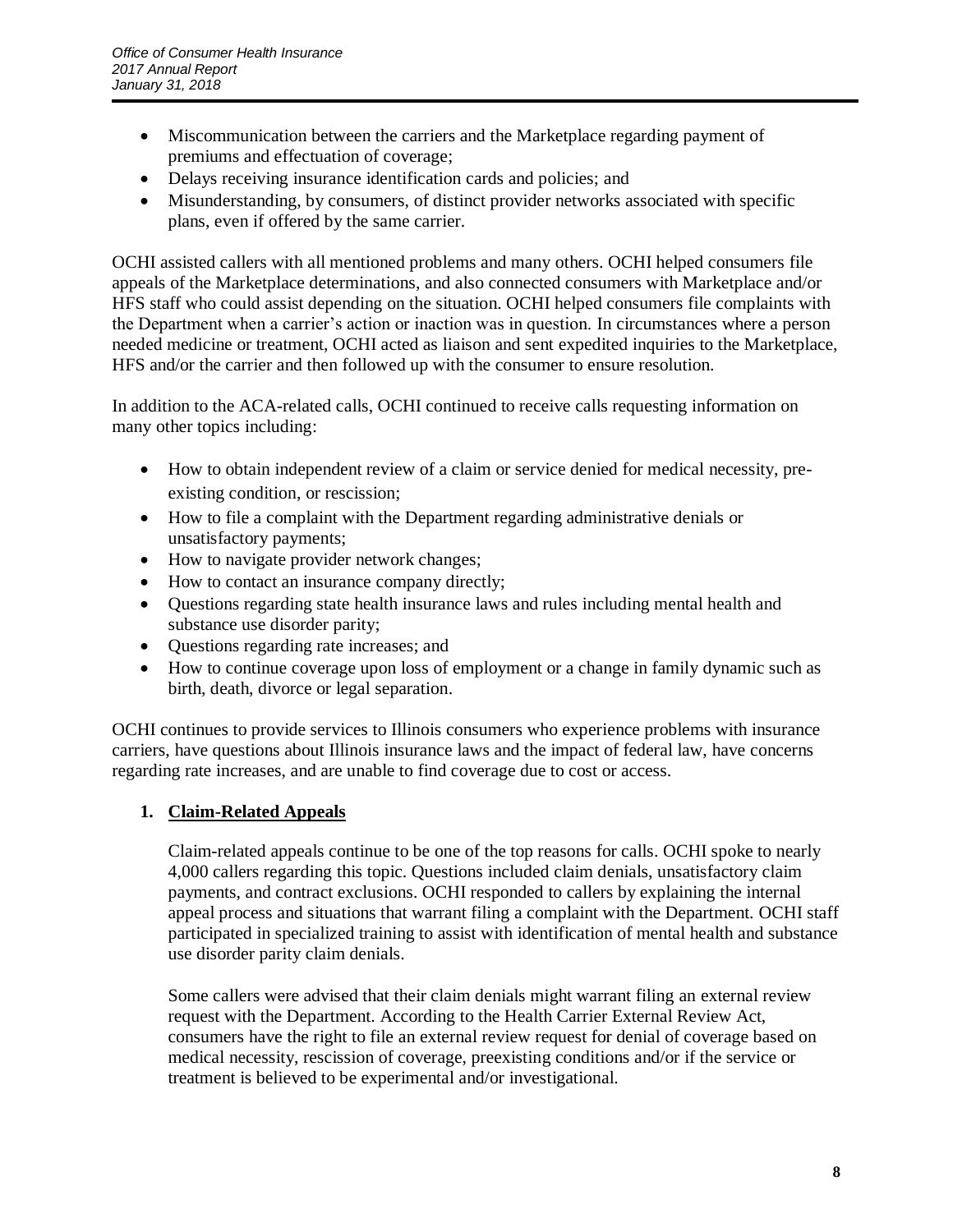#### **2. Consumer Assistance and Education**

Many calls to the OCHI toll-free numbers do not relate directly to insurance plans regulated by the Department; however, OCHI's mission includes referring consumers to the appropriate resource for assistance. Examples of consumer referrals include: calls related to self-insured plans, Medicaid questions, Marketplace escalations, calls intended for other state agencies, calls for the carriers, and calls for other areas within the Department. OCHI assisted over 13,200 callers by listening to their needs and guiding them to the appropriate place for assistance.

#### **3. Insurance Law**

In 2017, OCHI assisted 1,611 callers about various state and federal insurance laws. As in past years, questions regarding federal and state continuation of coverage laws accounted for most of these questions. Other laws of special interest included questions about:

- a. Infertility coverage mandate;
- b. Autism coverage mandates;
- c. Coordination of benefits; and
- d. Mental Health and Substance Use Disorder parity.

#### **4. General Company Information**

OCHI received approximately 890 questions from consumers seeking general information about an issuer. Many of the callers requested address and phone numbers for insurance companies. OCHI also provided callers with the complaint history of specific carriers, and rating information accessed at A.M. Best Rating Services which rates companies based on their financial status and ability to pay claims.

#### **5. Uninsured Ombudsman and Shopping for Coverage**

OCHI spoke to over 750 consumers regarding resources available through the Uninsured Ombudsman or for assistance in shopping for coverage such as long-term care coverage and Medicare Supplement (Medigap) coverage. OCHI used the resources from OAR to assist uninsured callers and direct them to medical clinics, pharmaceutical companies, and other entities that provide medical care for free or at a discounted rate. For those looking for other types of coverage, OCHI provided complaint history information and answered questions about the options available to the consumer. Additional information regarding the activities of the Uninsured Ombudsman is included in Section 5 of this report.

#### **6. Premium Billing Problems and Rates**

OCHI spoke to 425 callers regarding billing problems with insurance carriers. The OCHI team assisted consumers having difficulty with effective dates, premiums, billing or other similar issues. Consumers also called regarding long-term care coverage rate increases. OCHI explained how rates are filed with the Department and encouraged consumers to file complaints to shed more light on this situation.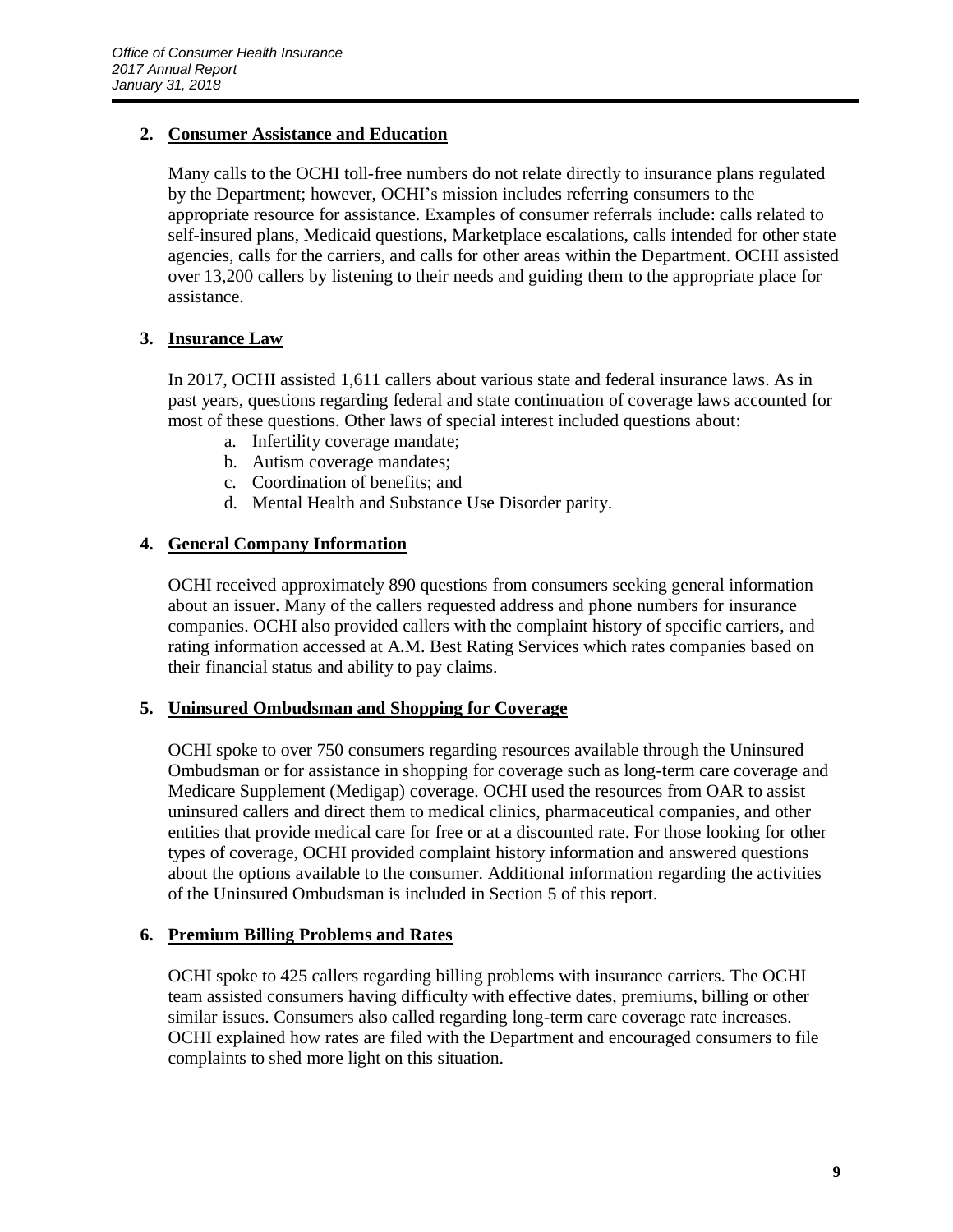#### **7. Other topics explored by callers to OCHI during 2017 included:**

- Impacts of the activities in Washington D.C. on Illinois consumers
- Shopping for Coverage questions regarding the types of products available and asking for information regarding those products to make an informed decision;
- Disability insurance questions and concerns regarding problems with disability insurance;
- Marketing issues questions and concerns regarding how carriers, producers and the Marketplace marketed coverage;
- Confirming status of complaints made against carriers;
- Long-term care coverage and premiums; and
- Special Enrollment Period criteria.

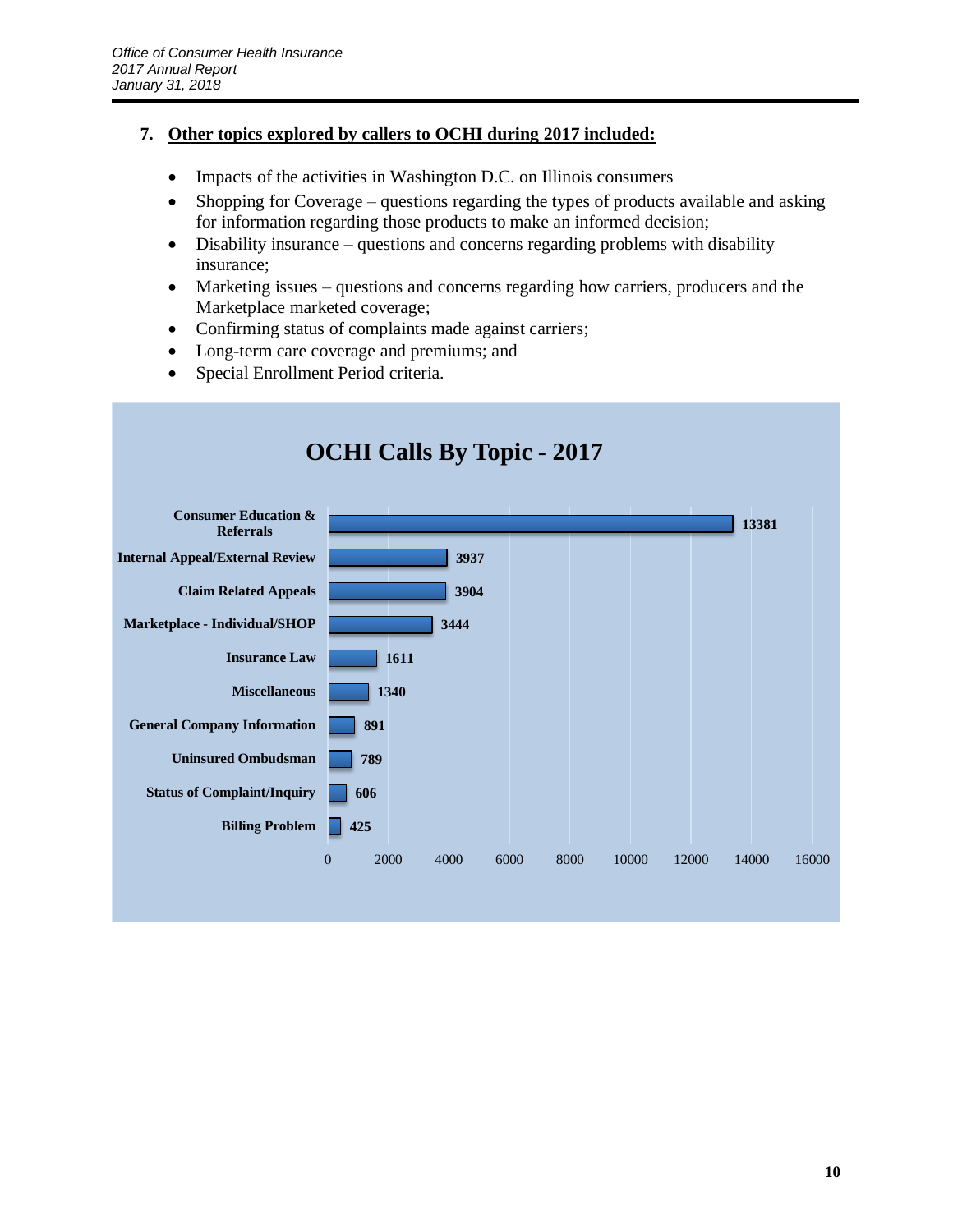## **Section 2 - Helping Consumers Navigate Appeals, Complaints and External Reviews**

### **Internal Appeals**

Under Illinois law, two classifications of health claim denials exist. First, an adverse determination relates to claims that involve medical judgment for which a carrier has found a service, supply, drug or procedure not medically necessary and not covered by the plan. Adverse determinations include claims, services, supplies, drugs or procedures denied as being experimental/investigational. Second, administrative determinations include all other types of denials, delays, unsatisfactory payments, referral issues, and contract disputes.

Health carriers must have internal appeal procedures in place for both adverse and administrative determinations. Consumers, or their authorized representative, may file an internal appeal with the carrier within 180 days after receiving an explanation of benefits (EOB) that contains a denial or partial denial of a claim or request for coverage. A carrier may require one or two levels of appeals. In a two-appeal level situation, both must be completed within the time frames set forth in the law. Depending on the type of appeal (pre-service, concurrent service or post-service), the time frame for resolving the appeal vary. Additionally, if the medical condition of the patient is urgent, the time frames are expedited.

For both administrative and adverse determinations, a consumer may file a complaint with the Department at any time. OCHI staff provides access to the Department's complaint form and explains both the complaint and the internal appeal process to the consumer.

### **External Reviews**

External Review is an additional type of relief for adverse determinations available after the consumer exhausts his/her internal appeal rights with the carrier. For urgent situations, the consumer may file an expedited internal appeal and/or an expedited external review request. OCHI analysts speak with callers regarding the patient's medical situation and counsel callers regarding the various appeal routes available to them. OCHI analysts closely monitor complaints in case external review rights apply, and guide consumers through the internal appeal process and to the external review process without delay.

In addition to medical necessity and investigation/experimental adverse determinations, a consumer may request external review when carriers deny claims due to pre-existing conditions limitations and when a policy has been rescinded.

OCHI assisted consumers faced with adverse determinations through internal appeal procedures (mandated by the Managed Care Reform and Patient Rights Act 215 ILCS 134/45) and the external independent review process (mandated by the Health Care External Review Act 215 ILCS 180). Under the External Review Act, the Department receives requests for external review, and after the carrier and the Department confirm eligibility, the Department randomly assigns a registered IRO to review the request.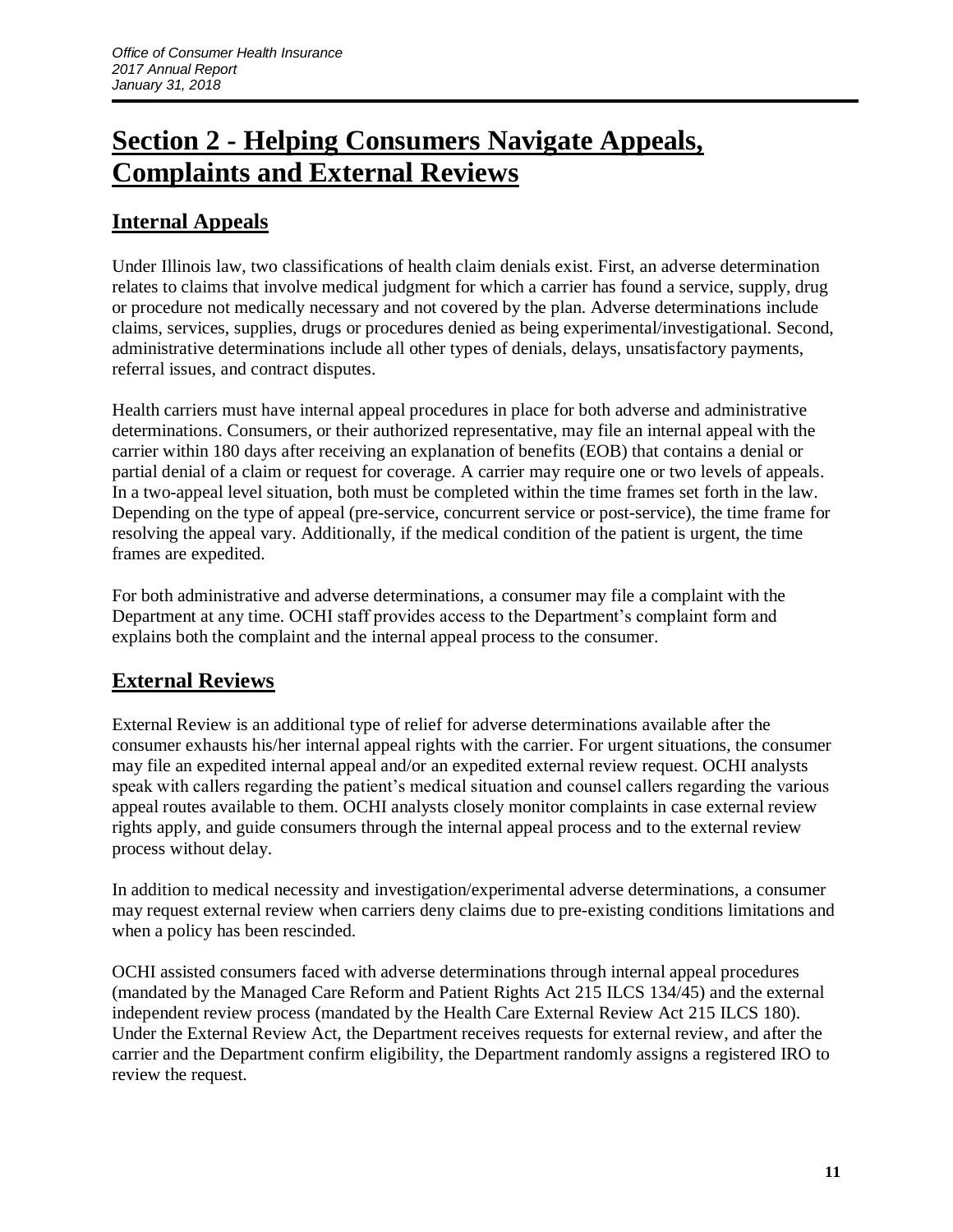In 2017, OCHI staff spoke to consumers, health care providers, authorized representatives, insurance carriers, and IROs regarding external review. OCHI staff explained the information needed for the request, the relevant time periods, and the patient's health care provider's role in the process. OCHI staff also directed individuals to the on-line external review form.

Illinois consumers submitted approximately 2,604 external review requests in 2017. Many of these (1,668) were not eligible for external review for a variety of reasons including: not exhausting internal appeals, and administrative denials by the issuers which do not meet the statutory external review criteria. The decisions for 936 external independent reviews completed in 2017 were:

- $\geq$  375 adverse determinations were overturned in favor of the consumer;
- $\geq$  542 adverse determinations were upheld; and
- $\triangleright$  19 adverse determinations were partially overturned.

These results provided a positive outcome for many Illinois health insurance consumers who would have otherwise been denied services or payment.

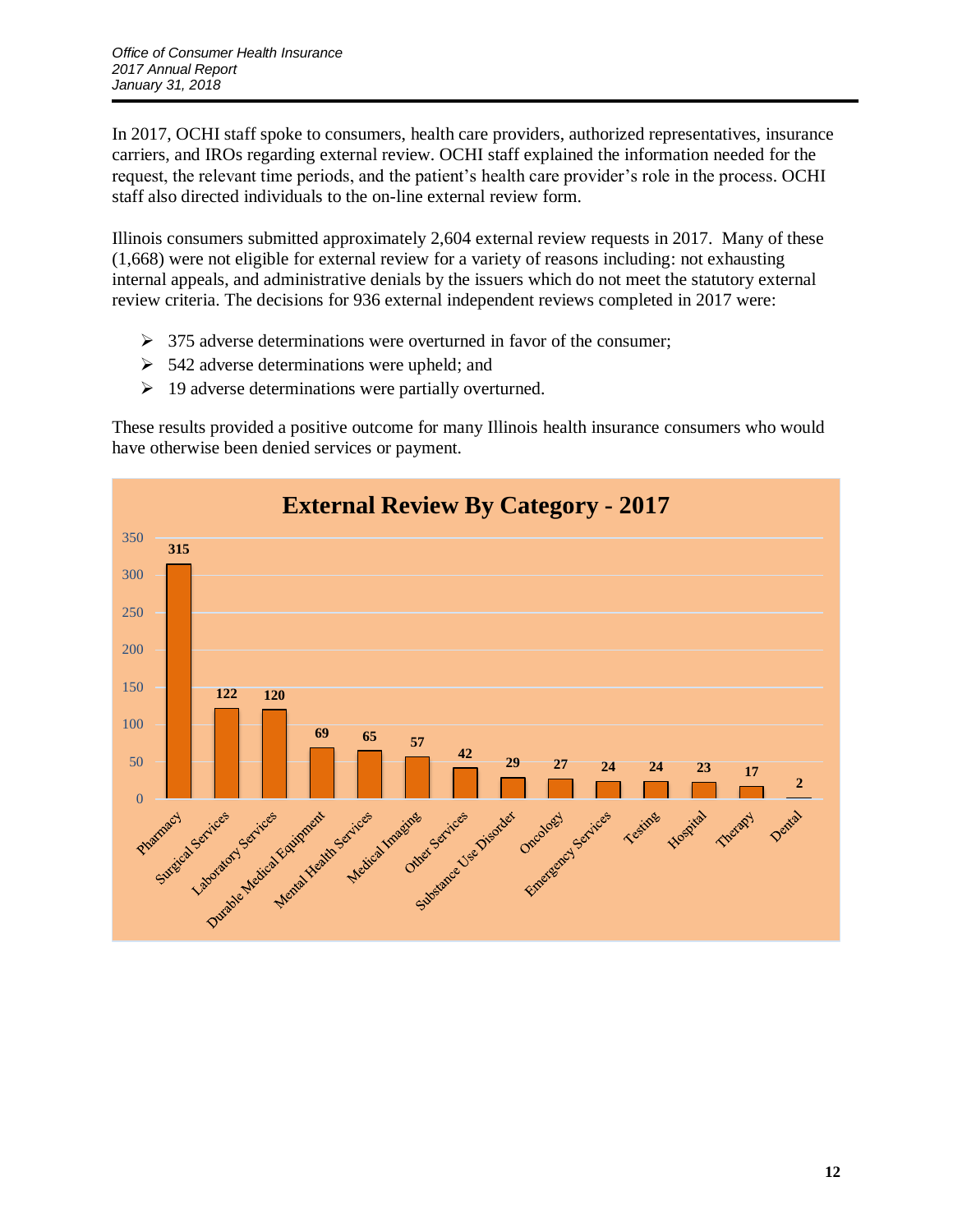## **Section 3 - Additional Services Provided By OCHI**

OCHI staff has taken on additional responsibilities over the past several years to ensure consumers receive the guidance and assistance necessary to navigate the increasingly complex realm of health insurance.

#### **1. Written Inquiries**

In 2017, OCHI staff continued to assist in reviewing and responding to written inquiries from consumers. Written inquiries consist of correspondence that does not constitute a complaint based on one or more of the following reasons: (i) a letter from a consumer addressed to an insurer with a copy to the Department; (ii) a letter of complaint that does not contain enough information for the Department to begin a formal investigation; (iii) a general question about insurance or insurance law; or (iv) a letter requesting assistance on a matter that is not within the jurisdiction of the Department.

#### **2. Complaints**

In 2017, OCHI staff assisted the Health Complaint Unit with written consumer complaints. OCHI staff, time permitting, assisted with complaints and had a direct impact on the responsiveness of the Complaint Unit for Illinois consumers. For example, OCHI analysts are responsible for written complaints that contain potential external review issues. Analysts must handle these complaints in a timely manner to ensure the consumer does not lose external review rights which must be exercised within four months of the date of the adverse determination.

#### **3. Emails**

OCHI staff members respond to inquiries sent to the Department's general email address [\(DOI.InfoDesk@illinois.gov\)](mailto:DOI.InfoDesk@illinois.gov) available on the Department's website for the public. One OCHI analyst is dedicated to drafting responses to these emails. In 2017, OCHI staff replied to approximately 350 consumer inquiries sent to the general email address.

### **Section 4 - Expanding Public Awareness of OCHI**

During 2017, OCHI used various methods to expand public knowledge about the services it provides to Illinois consumers.

#### **1. Brochures**

In 2017, the Department of Insurance distributed the following brochures for Illinois consumers, providers, other agencies and agents/brokers:

a. Consumer Toolkit for Navigating Behavioral Health and Substance Use Disorder– Aids consumers in navigating mental health and substance use disorder (MH/SUD) care through their health insurance plans;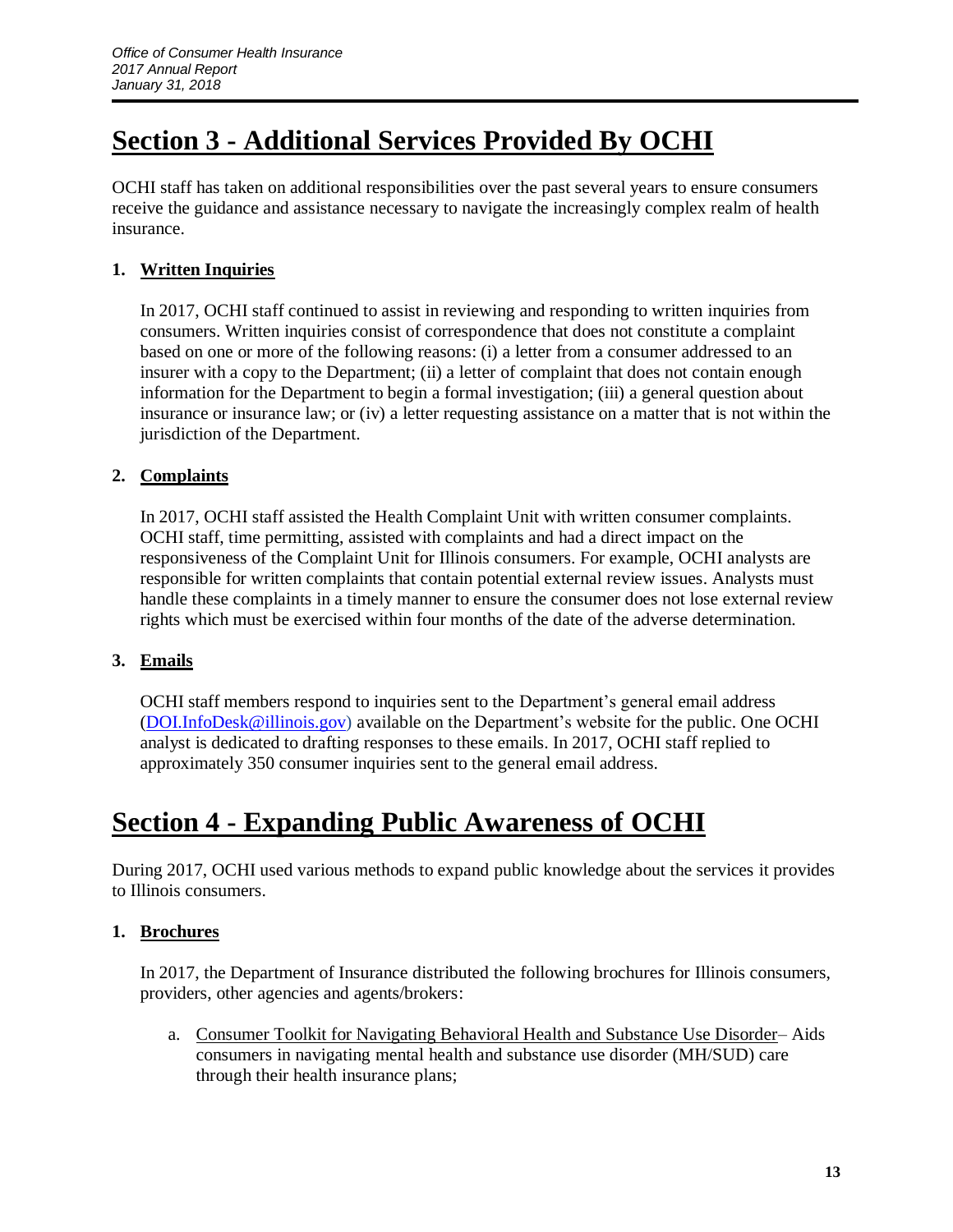- b. We Are Here For You Reflects the Department's mission and provides important health insurance telephone numbers and websites for state resources;
- c. Uninsured Ombudsman Brochure Provides information for uninsured Illinoisans including websites and telephone numbers for state and federal agencies and programs that provide services to help consumers find qualified health plans. The brochure was recently updated to reflect aspects of Marketplace plans including information on tax credits, discounts on out-of-pocket costs, low cost or free health coverage through Medicaid and information on finding Navigators or Assisters and licensed agents who are reliable and available to explain and help explore options for purchasing health care coverage through the Marketplace;
- d. Premium Rate Review Brochure Provides information regarding premiums, medical loss ratios and the rate review process; and
- e. External Review Brochure Provides important information on consumer rights and guidelines.

Most brochures are available in multiple languages including English, Spanish, Korean and Polish.

#### **2. Fact Sheets**

OCHI, in conjunction with the Department, continues to create and provide Fact Sheets in response to questions received from Illinois consumers. These Fact Sheets, which effectively explain complex insurance issues important to consumers, are available on the Department website at the following web address: [\(http://insurance.illinois.gov/Main/Consumer\\_Facts.asp\)](http://insurance.illinois.gov/Main/Consumer_Facts.asp). For callers who are unable to access this information via the internet, OCHI staff sends the requested material via U.S. mail.

The Department continuously updates the consumer fact sheets as part of our ongoing mission to provide consumer outreach and education to Illinois consumers.

#### **3. Rapid Response Meetings for Dislocated Workers**

An OCHI staff representative participated in more than 50 Rapid Response meetings providing in-person assistance for more than 4,502 dislocated workers in 2017. The Illinois Department of Commerce and Economic Opportunity (DCEO) schedules these meetings when an employer reports anticipated lay-offs or business closure. More information regarding Rapid Response meetings can be found in Section 5.

#### **4. Job Fairs and Health Fairs**

An OCHI staff representative participated in Job Fairs and Transition Center events throughout Illinois for Green County Health Fair, The Richland Community College Career Fair, Veteran Job Fair and the Community Career Job Fair. This effort provided in person assistance to approximately 1,000 Illinois consumers. More information about these events can be found in Section 5 of this report.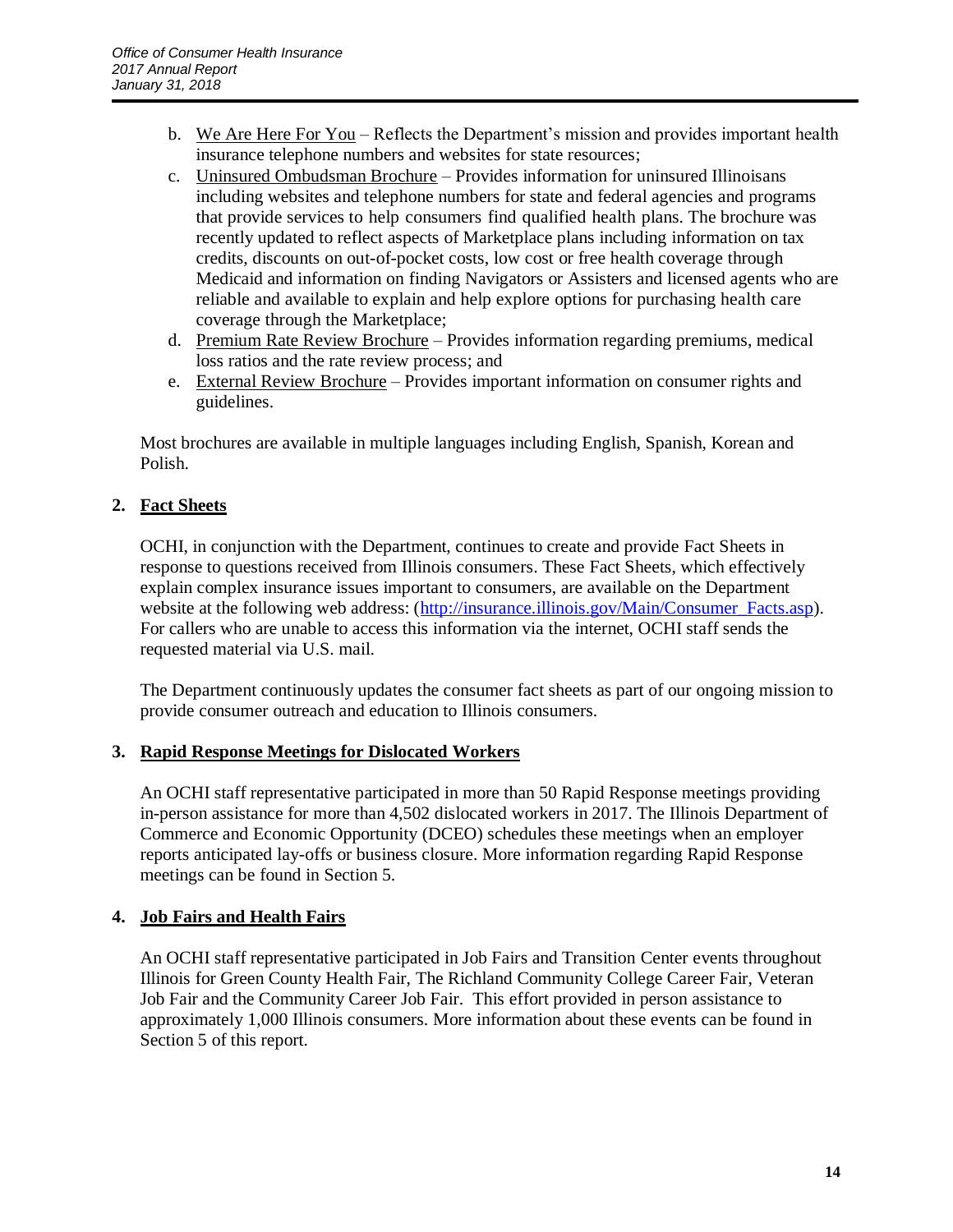## **Section 5 – Uninsured Ombudsman Program**

OCHI established the Uninsured Ombudsman Program (Ombudsman) in 2002 to educate uninsured and underinsured Illinois residents about health insurance options and benefits, including rights guaranteed by state and federal law. The Ombudsman also informs uninsured and underinsured consumers about available resources for low-cost or subsidized medical services. As in previous years, calls came from the following: uninsured persons, advocates, organizations that aid the uninsured, other state agencies, legislators, insurance agents, and families. Since its inception, Ombudsman staff has continued to work with various state and local agencies to locate resources that provide medical services to the uninsured and underinsured populations.

In 2017, OCHI staff continued to receive calls from consumers regarding the entire spectrum of health coverage issues, often concerning specific diseases or conditions and the related financial burdens faced by those who are uninsured or underinsured. To provide answers to consumer questions, the Department trains OCHI staff on the relevant sections of the Illinois Insurance Code and the Illinois Administrative Code. General familiarity with certain federal laws and regulations (e.g., ERISA (Employee Retirement Income Security Act) and COBRA (Consolidated Omnibus Budget Reconciliation Act – continuation of coverage)) is also required. Given the unique coverage questions and challenges faced by consumers, particularly relating to disease-specific mandates, OCHI staff uses additional resources, including the internet, as well as information from other state and local agencies (e.g., state and local public health departments), to provide clear and helpful answers. In many cases, OCHI directs uninsured and underinsured consumers to providers of lowcost or subsidized medical services.

### **2017 Rapid Response Workshops for Dislocated Workers**

Ombudsman staff actively participated on the Rapid Response Team for Dislocated Workers. At Rapid Response meetings, team members from various agencies answered questions and provided the most current information about local resources and services for dislocated workers. The Ombudsman staff provided critical information about continuation rights available through the former employer's group health insurance; and information regarding special enrollment rights which allow dislocated workers to enroll on a spouse's employer group health plan.

The Rapid Response Team distributed printed OCHI materials to help consumers through the period of transition after job loss. Ombudsman staff personally connected with 4,502 Illinois dislocated workers by attending the following workshops and outreach events in 2017:

| <b>Date</b> | <b>City</b>  | <b>Company</b>                         | # of Employees |
|-------------|--------------|----------------------------------------|----------------|
| 1/24/2017   | Mound City   | <b>SECO</b> Manufacturing              | 30             |
| 2/1/2017    | Morton       | G & D Integrated                       | 70             |
| 2/8/2017    | Bloomington  | Macy's Department Store                | 85             |
| 2/14/2017   | Flora        | Southwire                              | 45             |
| 2/17/2017   | Granite City | Kmart                                  | 60             |
| 2/23/2017   | Alton        | Macy's Department Store                | 55             |
| 3/7/2017    | Mattoon      | G & D Integrated                       | 150            |
| 3/9/2017    | Alton        | Kmart                                  | 60             |
| 3/29/2017   | Carrollton   | Annual Green County Health Fair        | 250            |
| 3/30/2017   | Decatur      | Richland Community College Career Fair | 250            |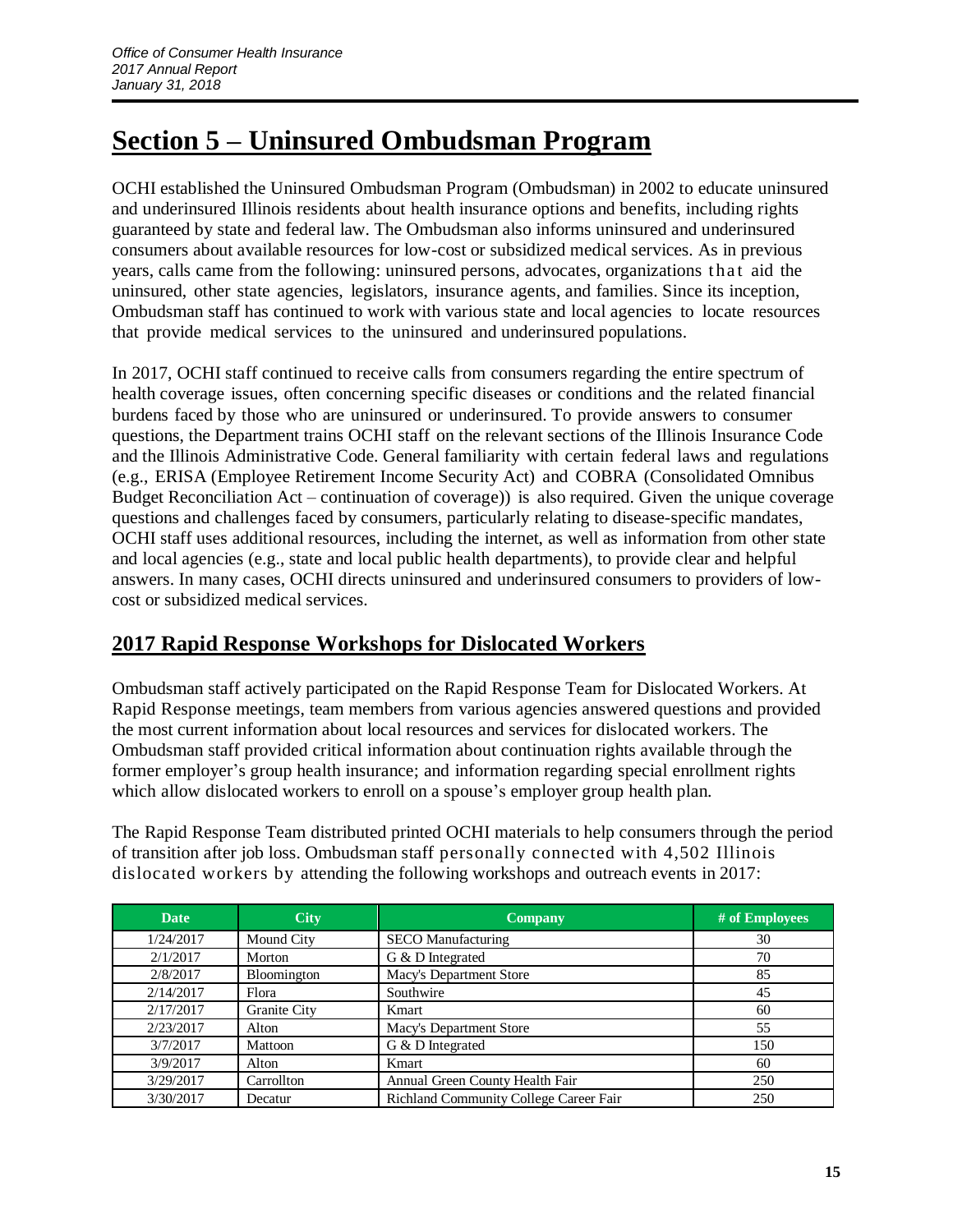| 4/4/2017   | Decatur             | MC Sports                           | 20               |
|------------|---------------------|-------------------------------------|------------------|
| 4/20/2017  | Marion              | <b>BCBSIL</b>                       | 25               |
| 4/27/2017  | Peoria              | Caterpillar/Volt                    | 20               |
| 5/9/2017   | Fairfield           | Airtex                              | 30               |
| 5/16/2017  | Peoria              | Reaching Across IL Libraries (RAIL) | $\overline{5}$   |
| 5/17/2017  | Harrisburg          | American Coal                       | 120              |
| 5/24/2017  | Taylorville         | <b>GSI</b>                          | 170              |
| 6/13/2017  | Litchfield          | <b>Nucor Grating Facility</b>       | 60               |
| 6/14/2017  | Belleville          | Southwestern Illinois College       | 47               |
| 6/20/2017  | Champaign           | <b>News Gazette</b>                 | $\overline{35}$  |
| 6/29/2017  | Baldwin             | Dynegy                              | 20               |
| 7/11/2017  | Granite City        | Amsted Rail Trade Workshop          | 435              |
| 7/14/2017  | Springfield         | Veteran Job Fair                    | 250              |
| 7/17/2017  | Springfield         | <b>LRU District Office</b>          | 25               |
| 7/26/2017  | Peoria              | <b>Gander Mountain</b>              | $\overline{25}$  |
| 7/27/2017  | Springfield         | Gander Mountain                     | 40               |
| 8/3/2017   | <b>Granite City</b> | <b>Amsted Rail</b>                  | 440              |
| 8/7/2017   | Decatur             | <b>ADM</b>                          | $\overline{175}$ |
| 8/15/2017  | Decatur             | <b>ADM</b>                          | 100              |
| 8/23/2017  | Decatur             | Community Career Job Fair           | 350              |
| 8/29/2017  | Springfield         | Experian Health                     | 20               |
| 9/6/2017   | Harrisburg          | American Coal                       | $\overline{90}$  |
| 9/7/2017   | Litchfield          | <b>Nucor Grating</b>                | 60               |
| 9/11/2017  | Peoria              | <b>ADM</b>                          | 50               |
| 9/25/2017  | Cahokia             | Jet Aviation                        | 95               |
| 9/27/2017  | Pekin               | <b>PAL Health Technologies</b>      | $\overline{20}$  |
| 10/5/2017  | Carmi               | Illinois workNet Center-SIC         | $\overline{35}$  |
| 10/12/2017 | Champaign           | Patterson Office Supply             | 85               |
| 10/17/2017 | Belleville          | K-Mart                              | 30               |
| 10/20/2017 | Pekin               | <b>ADM</b>                          | 60               |
| 10/26/2017 | Belleville          | K-Mart                              | $\overline{30}$  |
| 10/26/2017 | Springfield         | <b>Standard Mutual</b>              | 40               |
| 10/30/2017 | Marion              | Fabick/CAT                          | 30               |
| 11/3/2017  | Decatur             | Crown Cork & Seal                   | 10               |
| 11/7/2017  | Decatur             | Meda Pharmaceuticals                | 80               |
| 11/14/2017 | Cahokia             | Jet Aviation                        | 50               |
| 11/30/2017 | Springfield         | Henry's                             | 15               |
| 12/12/2017 | Effingham           | K-Mart                              | $\overline{35}$  |
| 12/13/2017 | Charleston          | Vesuvius                            | $\overline{50}$  |
| 12/20/2017 | Metropolis          | Honeywell                           | 170              |
|            |                     | <b>Total</b>                        | 4502             |

## **Section 6 - Market Status, Trends and Recommendations**

### **Market Status**

The Department and OCHI continued to focus on its mission **"***To protect consumers by providing assistance and information, by efficiently regulating the insurance industry's market behavior and financial solvency, and by fostering a competitive insurance marketplace."* The Illinois health insurance market remained strong with five Marketplace issuers offering individual coverage for Plan Year 2017, and four issuers offering individual Marketplace coverage for Plan Year 2018. Many consumers and issuers expressed uncertainty and frustration to the Department and to OCHI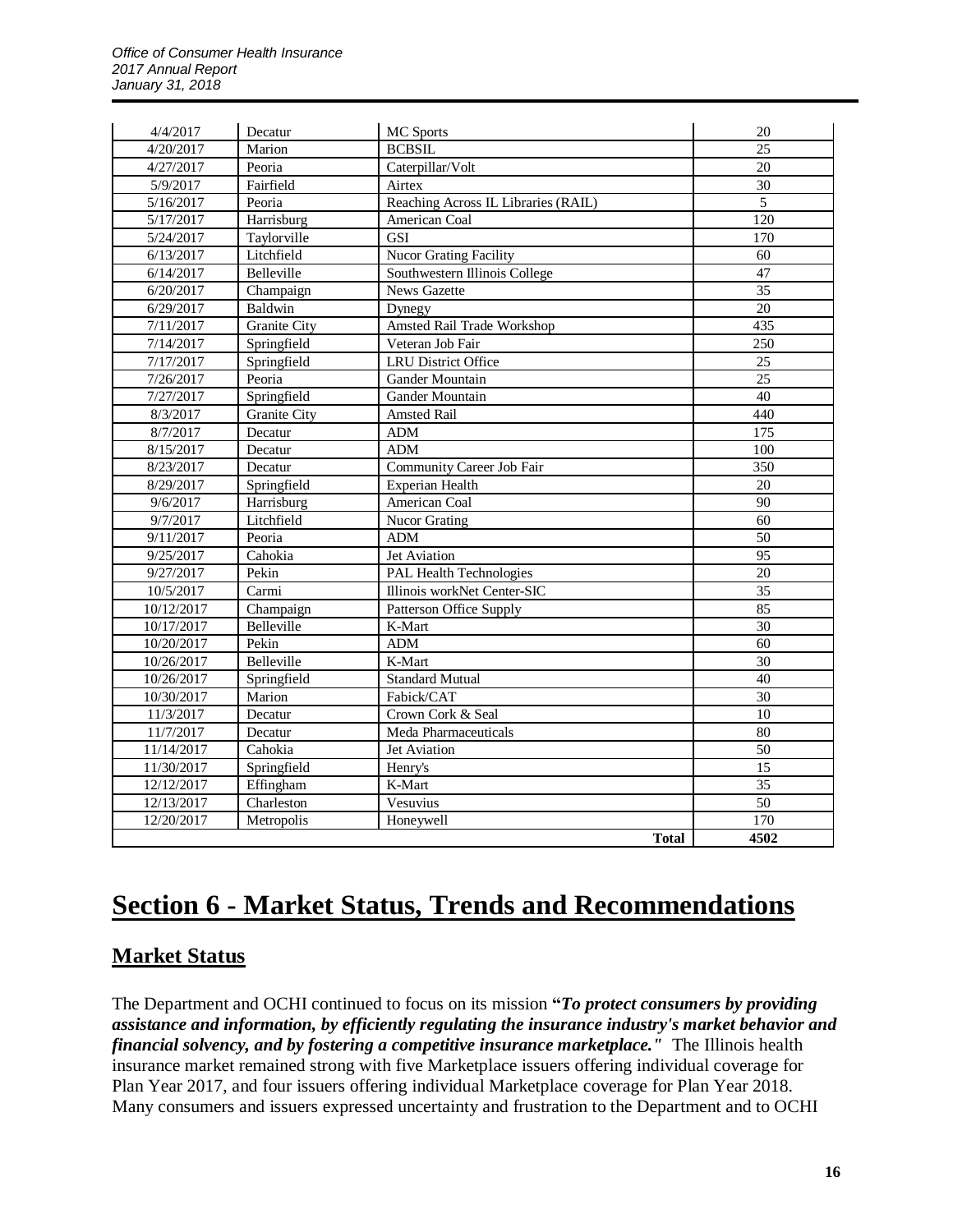staff. It is critical that the OCHI team continues educating consumers about the benefits of obtaining health insurance coverage.

Consumers are also challenged in understanding the regulatory process for insurance. The Department of Insurance does not have regulatory authority over many important areas impacting health insurance. The OCHI staff spends hours of their day educating and redirecting consumers to the appropriate area for assistance as represented in the call type categories. OCHI does all it can to assist in getting consumers to the best place for a successful outcome.

Other key areas impacting the market are rate increases, the changing landscape for pharmaceuticals, Mental Health and Substance Use Disorder Parity, and the narrowing of provider networks. OCHI staff works to stay on top of changes in the market and passes that knowledge to Illinois consumers whenever possible.

### **Trends and Recommendations**

#### 1. Consumer Education for Department of Insurance Jurisdiction

OCHI receives thousands of calls each year that are outside of Department of Insurance jurisdiction. OCHI analysts work with the consumer to educate them on the resources available to them and the appropriate agency with the authority to assist and resolve their issue. The primary source of consumer confusion is the respective roles of HFS/Medicaid, the Marketplace and the Department of Insurance.

#### *Possible Remedy*

The Department of Insurance works closely with the HFS area to communicate issues and works together to try to minimize consumer confusion. An ongoing educational campaign for consumers would increase awareness of OCHI and the role of Medicaid within the State of Illinois. Another option would be to create a statewide combined health plan consumer resource with shared access to Medicaid and commercial insurance information.

#### 2. Prescription Drugs; Understanding your Benefits

In 2017, the Department continued to receive complaints from consumers regarding the availability of prescriptions drugs and the cost of those drugs. Consumers did not understand the tiered approach for co-payments, the ability of carriers to exclude specific drugs and overall drug costs created concerns. The number one external review request category dealt with prescription drug benefits when a patient could not take the "suggested" drug, for example a generic vs. brand specific. Many cases result in a significant out-of-pocket cost difference for the consumer.

#### *Possible Remedy*

The Department and OCHI staff works to explain the importance of reviewing plans carefully prior to purchasing, but this continues to be an escalating issue for Illinois consumers.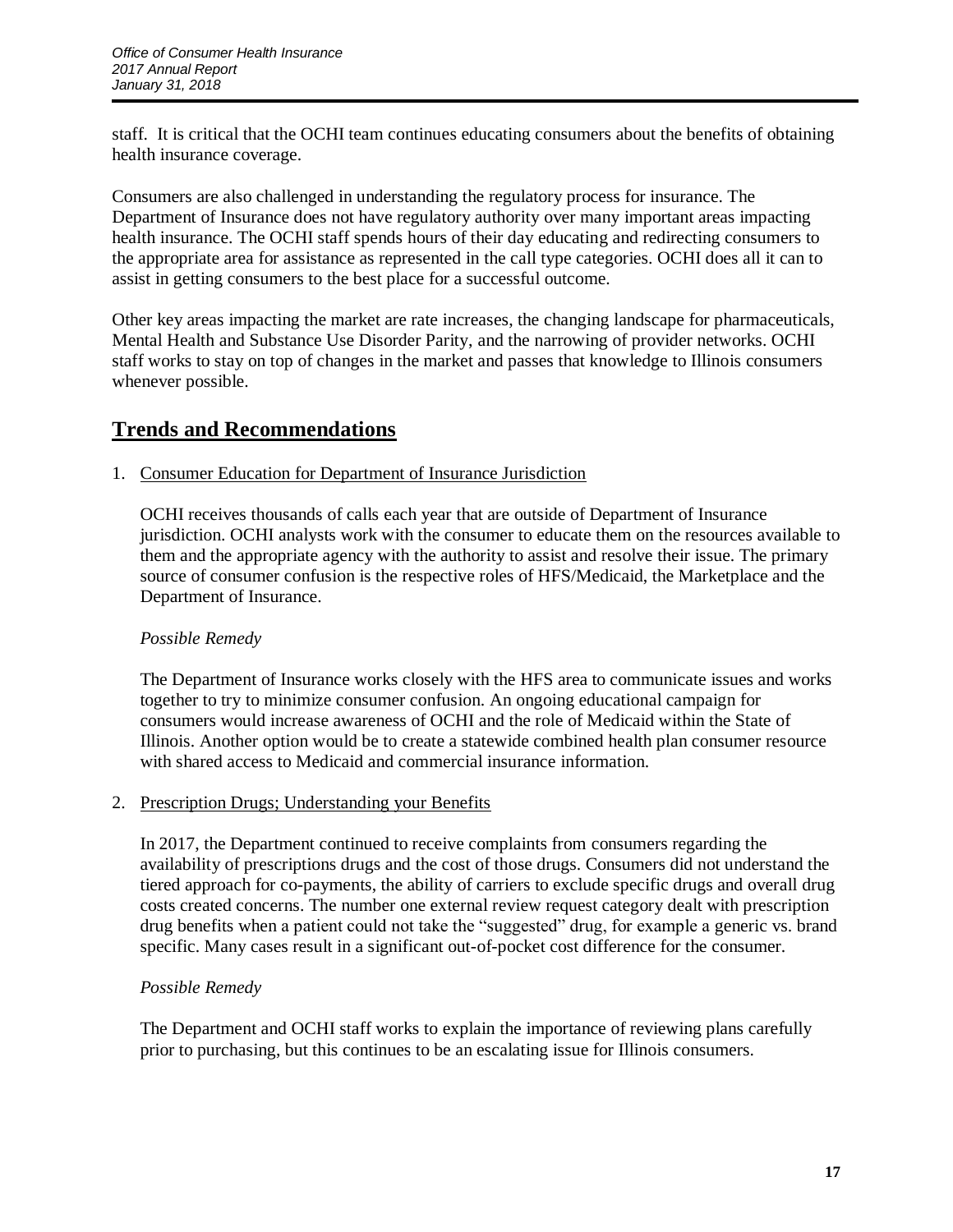#### 3. Provider Networks – Out-of-network benefits

With the cost of healthcare premiums and out-of-pocket expenses rising, many carriers have narrowed their network selection and offer managed care/HMO (health maintenance organization) products versus the open access of a broad PPO (preferred provider organization) product. Consumers have expressed concerns over this trend, the limited choices available to them and the high out-of-pocket costs when going out-of-network.

#### *Possible Remedy*

The Department continues its review of the provider networks for health insurance plans. Fact Sheets explaining how provider networks operate (Provider Network Fact Sheet) and the ramifications of going out of network (Out-of-Network Benefits) are posted on the Department's website at [http://insurance.illinois.gov/HealthInsurance/HealthInsurance.asp.](http://insurance.illinois.gov/HealthInsurance/HealthInsurance.asp)

During 2017, the Illinois legislature adopted the Network Adequacy and Transparency Act (215 ILCS 124/1 et seq.), effective for plans issued on or after January 1, 2019. The Department and OCHI is currently planning the implementation of this Act.

#### 4. Mental Health/Substance Use Disorders (MH/SUD)

The external review team received more than 80 external review requests for services involving MH/SUD. Many of the requests involved disputes regarding the appropriate level of care (such as residential care or inpatient care) and some were expedited due to the potential for immediate impact on the health of the consumer. MH/SUD providers reached out to the Department with concerns that many carriers are not covering medically necessary treatment; however, providers are reluctant to file external review requests via the formal process. Additionally, the limited availability of partial hospitalization and outpatient treatment programs can cause issues for patients who enter a facility for detoxification and then need immediate rehabilitation treatment, but their insurer denies inpatient or residential care. In several instances, patients have been discharged from inpatient care and are unable to access partial hospitalization or outpatient treatment in a timely manner, making it more likely that they will relapse.

#### *Possible Remedy*

The Department continues to encourage MH/SUD providers to file external review requests on behalf of their patients. OCHI has developed an external review brochure to be distributed to health care providers throughout the state, and the Department held several meetings in 2017 to increase awareness of mental health parity and the availability of OCHI to assist in documenting those concerns. Throughout 2017 more than 4,200 consumers participated in Department sponsored community events to increase awareness of MH/SUD including health insurance coverage options.

The Department also participates in a working group to assess trends and possible solutions for Illinois consumers. The Department will continue to work with providers, patients, authorized representatives, and carriers to bridge the gap between inpatient/residential care and partial hospitalization/outpatient treatment; however, this issue needs to be addressed globally.